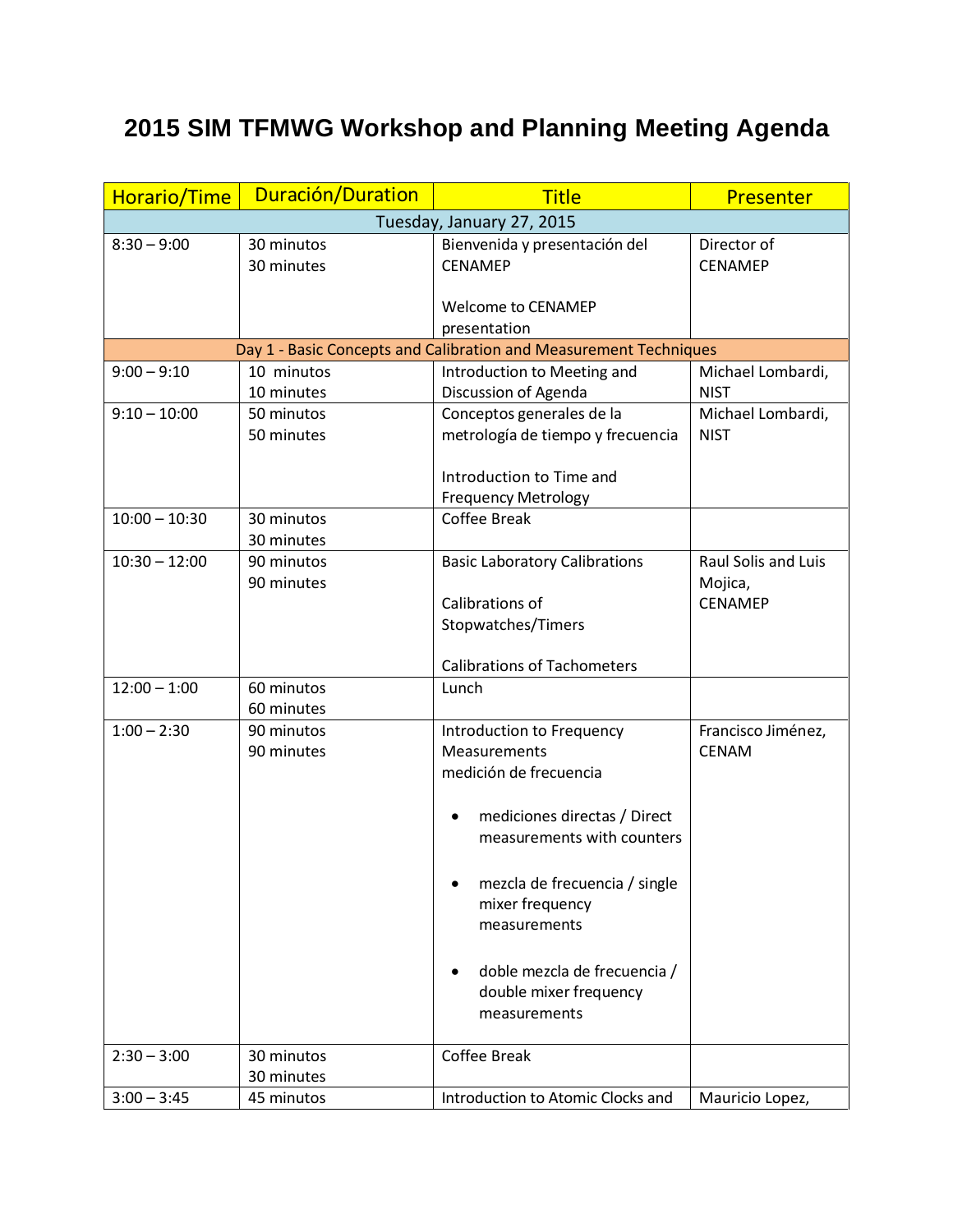|                 | 45 minutes               | How They Work                                                                | <b>CENAM</b>                    |
|-----------------|--------------------------|------------------------------------------------------------------------------|---------------------------------|
|                 |                          |                                                                              |                                 |
|                 |                          | Rubidium                                                                     |                                 |
|                 |                          | Cesium                                                                       |                                 |
|                 |                          | Hydrogen Maser                                                               |                                 |
| $3:45 - 5:00$   | 75 minutos<br>75 minutes | Análisis estadístico de mediciones                                           | Mauricio Lopez,<br><b>CENAM</b> |
|                 |                          | Statistical analysis of                                                      |                                 |
|                 |                          | measurements                                                                 |                                 |
|                 |                          | Desviación de Allan / Allan                                                  |                                 |
|                 |                          | deviation                                                                    |                                 |
|                 |                          | Deviación modificada de Allan                                                |                                 |
|                 |                          | / Modified Allan deviation                                                   |                                 |
|                 |                          | Desviación temporal / Time                                                   |                                 |
|                 |                          | deviation                                                                    |                                 |
|                 |                          | Wednesday, January 28, 2015                                                  |                                 |
|                 |                          | Day 2 - International Comparisons, Time Scales, CMCs, and Disseminating Time |                                 |
| $8:30 - 9:00$   | 30 minutos               | The Role of Science and Research                                             | Jorge Morta,                    |
|                 | 30 minutes               | in Panama                                                                    | <b>National Secretary</b>       |
|                 |                          |                                                                              | of Science and                  |
|                 |                          |                                                                              | Technology in                   |
|                 |                          |                                                                              | Panama                          |
| $9:00 - 10:15$  | 75 minutos               | GPS and common-view time                                                     | Michael Lombardi,               |
|                 | 75 minutes               | transfer                                                                     | <b>NIST</b>                     |
|                 |                          | Introduction to GPS<br>٠                                                     |                                 |
|                 |                          | The SIM Time Network<br>$\bullet$                                            |                                 |
|                 |                          | Contributing to Coordinated                                                  |                                 |
|                 |                          | Universal Time (UTC)                                                         |                                 |
|                 |                          | Receiver calibrations in SIM<br>$\bullet$                                    |                                 |
|                 |                          | region (Group 1 and Group 2)                                                 |                                 |
|                 |                          | Traceability<br>$\bullet$                                                    |                                 |
| $10:15 - 10:30$ | 15 minutos               | <b>Coffee Break</b>                                                          |                                 |
|                 | 15 minutes               |                                                                              |                                 |
| $10:30 - 11:15$ | 45 minutos               | <b>Building an Ensemble Time Scale</b>                                       | Ricardo de                      |
|                 | 45 minutes               | from Multiple Atomic Clocks                                                  | Carvalho, ONRJ                  |
| $11:15 - 12:00$ | 45 minutos               | The SIM Time Scale                                                           | Mauricio Lopez,                 |
|                 | 45 minutes               |                                                                              | <b>CENAM</b>                    |
|                 |                          | <b>Contributing Labs</b><br>$\bullet$                                        |                                 |
|                 |                          | Non-contributing Labs<br>$\bullet$                                           |                                 |
|                 |                          | SIMT disciplined oscillators                                                 |                                 |
|                 |                          |                                                                              |                                 |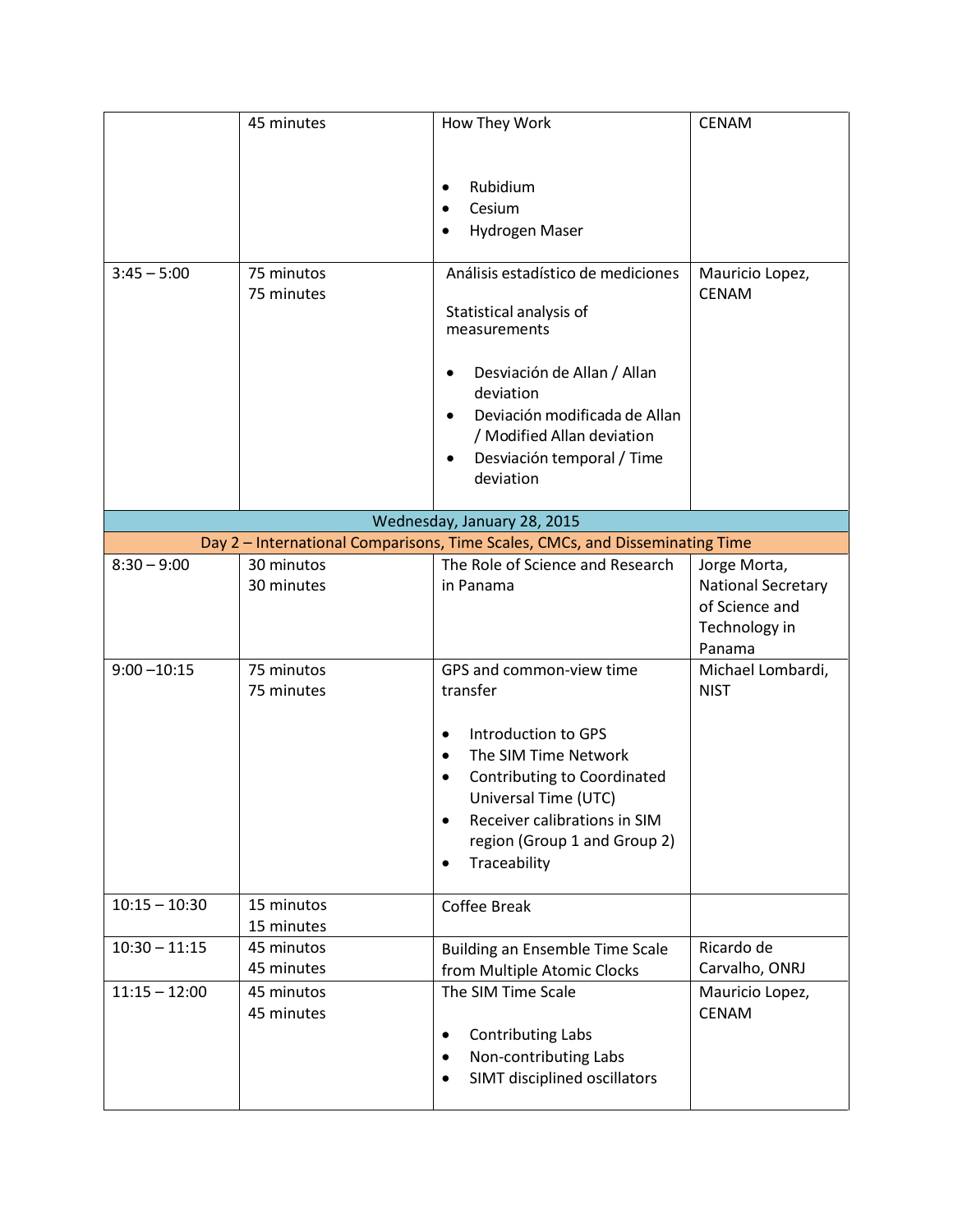| $12:00 - 1:00$  | 60 minutos                                                                                                                                                     | Lunch                                                                       |                        |
|-----------------|----------------------------------------------------------------------------------------------------------------------------------------------------------------|-----------------------------------------------------------------------------|------------------------|
|                 | 60 minutes                                                                                                                                                     |                                                                             |                        |
| $1:00 - 1:45$   | 45 minutos                                                                                                                                                     | CMCs and the BIPM Key                                                       | Raul Solis,            |
|                 | 45 minutes                                                                                                                                                     | <b>Comparison Database</b>                                                  | <b>CENAMEP</b>         |
| $1:45 - 2:15$   | 30 minutos                                                                                                                                                     | <b>Preparing Calibration Service</b>                                        | Marina Gertsvolf,      |
|                 | 30 minutes                                                                                                                                                     | Procedures and Validation                                                   | <b>NRC</b>             |
|                 |                                                                                                                                                                | Methods in Support of CMCs                                                  |                        |
| $2:15 - 2:30$   | 15 minutos                                                                                                                                                     | Group discussion about quality                                              | Michael Lombardi,      |
|                 | 15 minutes                                                                                                                                                     | systems, CMCs, and reviewing                                                | NIST (moderator)       |
|                 |                                                                                                                                                                | <b>CMCs from other NMIs</b>                                                 |                        |
| $2:30 - 3:00$   | 30 minutos                                                                                                                                                     | Coffee Break                                                                |                        |
|                 | 30 minutes                                                                                                                                                     |                                                                             |                        |
| $3:00 - 4:00$   | 60 minutos                                                                                                                                                     | Time Dissemination - Distributing                                           | Francisco Jiménez,     |
|                 | 60 minutes                                                                                                                                                     | the Laboratory Time to the                                                  | <b>CENAM</b>           |
|                 |                                                                                                                                                                | Nation's Citizens                                                           |                        |
|                 |                                                                                                                                                                | The Network Time Protocol,<br>$\bullet$                                     |                        |
|                 |                                                                                                                                                                | distributing the national time                                              |                        |
|                 |                                                                                                                                                                | through NTP                                                                 |                        |
|                 |                                                                                                                                                                | Other forms of time<br>$\bullet$                                            |                        |
|                 |                                                                                                                                                                | dissemination (telephone,                                                   |                        |
|                 |                                                                                                                                                                | radio, web clocks, etc.)                                                    |                        |
|                 |                                                                                                                                                                |                                                                             |                        |
| $4:00 - 4:30$   | 30 minutos                                                                                                                                                     | Auditing Time System Service in                                             | Mario Fittipaldi, ONRJ |
|                 | 30 minutes                                                                                                                                                     | <b>Brazil</b>                                                               |                        |
|                 |                                                                                                                                                                | Thursday, January 29, 2015                                                  |                        |
|                 |                                                                                                                                                                | Day 3 - Future Plans of the Working Group and Reports from the Laboratories |                        |
| $8:30 - 9:30$   | 60 minutos                                                                                                                                                     | The Future of Time and Frequency                                            | Mauricio Lopez,        |
|                 | 60 minutes                                                                                                                                                     | Measurements, including new                                                 | <b>CENAM</b>           |
|                 |                                                                                                                                                                | advances in atomic clocks                                                   |                        |
| $9:30 - 10:30$  | 60 minutos                                                                                                                                                     | Open group discussion about                                                 | Michael Lombardi,      |
|                 | 60 minutes                                                                                                                                                     | future projects and future                                                  | NIST (moderator)       |
|                 |                                                                                                                                                                | direction of the SIM Time and                                               |                        |
|                 |                                                                                                                                                                | <b>Frequency Metrology Working</b>                                          |                        |
|                 |                                                                                                                                                                | Group                                                                       |                        |
| $10:30 - 11:00$ | 30 minutos                                                                                                                                                     | Coffee Break                                                                |                        |
|                 | 30 minutes                                                                                                                                                     |                                                                             |                        |
| $11:00 - 12:00$ | 60 minutos                                                                                                                                                     | Open group discussion about                                                 | Michael Lombardi,      |
|                 | 60 minutes                                                                                                                                                     | future projects and future                                                  | NIST (moderator)       |
|                 |                                                                                                                                                                | direction of the SIM Time and                                               |                        |
|                 |                                                                                                                                                                | <b>Frequency Metrology Working</b>                                          |                        |
|                 |                                                                                                                                                                | Group                                                                       |                        |
| $12:00 - 1:00$  | 60 minutos                                                                                                                                                     | Lunch                                                                       |                        |
|                 | 60 minutes                                                                                                                                                     |                                                                             |                        |
| $1:00 - 4:50$   | Each presenter will have 15 minutes, but the presentations can be shorter.<br>Presenters can provide general background information about their institution in |                                                                             |                        |
|                 |                                                                                                                                                                |                                                                             |                        |
|                 | addition to describing their time and frequency related activities. We encourage                                                                               |                                                                             |                        |